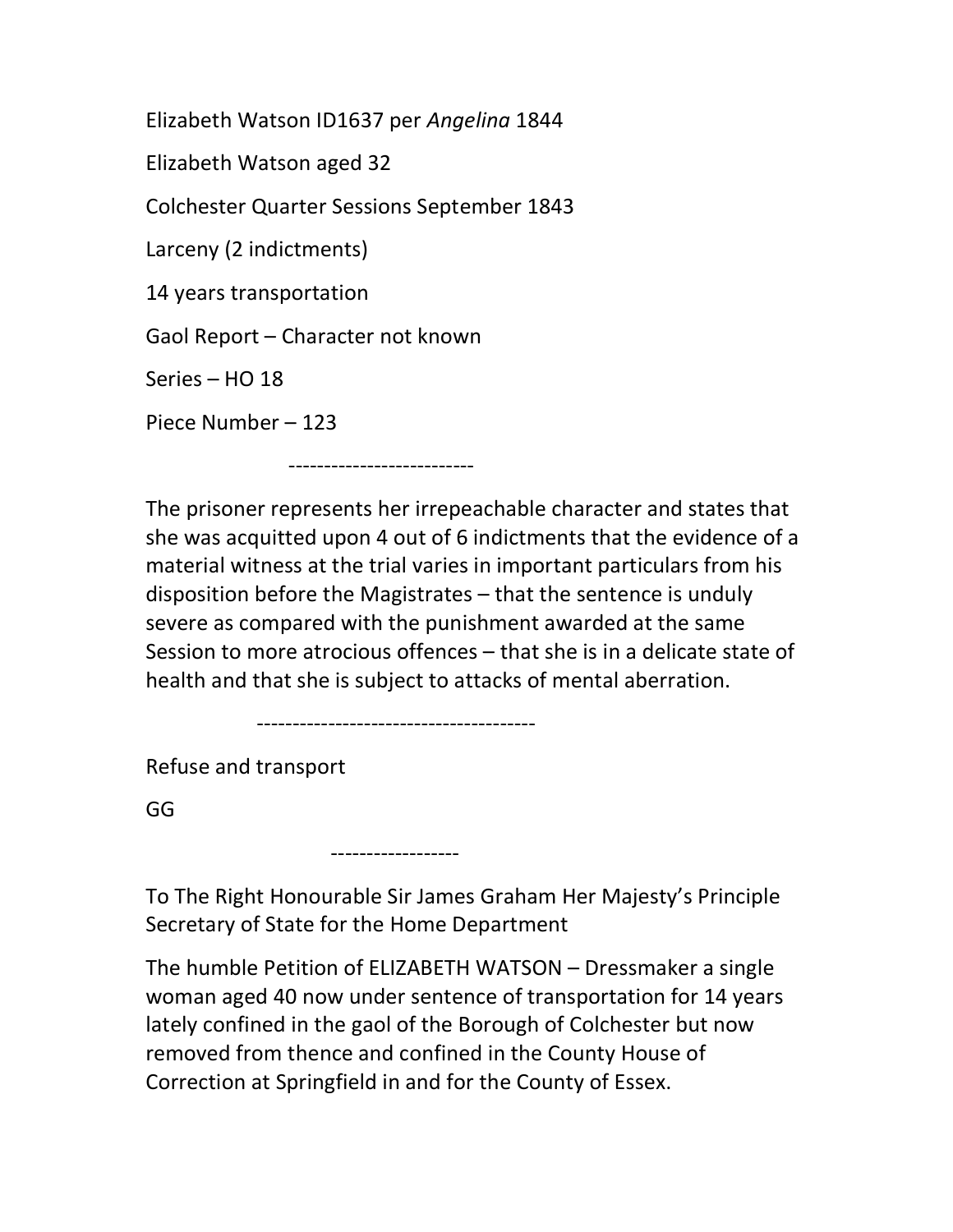## Sheweth

That your Petitioner for many years past has exercised and carried on in the Borough of Colchester aforesaid the trade or business of a Dressmaker and Milliner and a dealer in and seller of shawls, ribbons and articles of the like description for the purchase of which articles your Petitioner was in the habit of dealing with several of the linen drapers in the aforesaid Borough.

That at the Session held at the Castle of Colchester in the county aforesaid before the Recorder of the said Borough on the 28<sup>th</sup> September 1843 several bills of indictment were found by the Grand July against your Petitioner for larceny of ribbons a shawl alleged to have been committed by your Petitioner.

That three of the said indictments were preferred by James Nash of Colchester aforesaid two by Thomas Knight of the same place and the remaining one by William Griffin also of the said place.

That until the present accusations against your |Petitioner your Petitioner had borne and maintained an unimpeached and an unimpeachable character for honesty and integrity and was never tried or even charged or accused with the commission of any offence whatever and evidence to this effect was given by several respectable persons on your Petitioners trial.

Your Petitioner therefore most humbly yet sincerely prays that you will be please to take her case into your most serious and humane consideration and having done so will be please to advise Her Most Gracious Majesty to commute the said sentence in such a manner and to such an extent as may be consistent with an impartial and rational administration of the Law, and with Justice tempered and soften with mercy.

And your Petitioner will as in duty bound ever pray.

Elizabeth Watson

-----------------------------